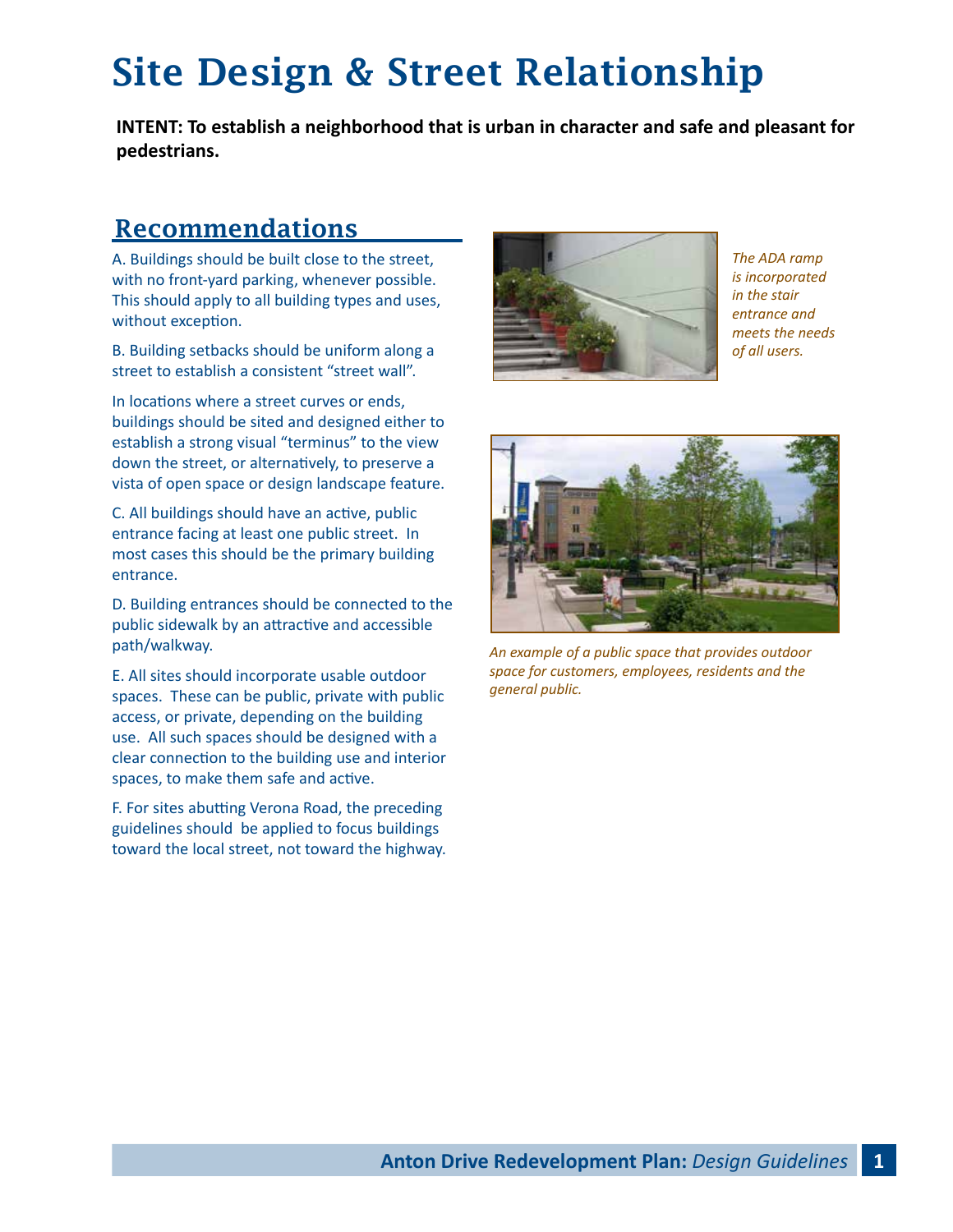## Parking, Access and Stormwater Management

**INTENT: To provide parking lots that are safe for drivers and pedestrians, while mitigating the visual and environmental impacts of surface parking.**

#### **Recommendations**

A. Parking should be located in the side yard and rear yard, or beneath buildings.

B. Parking should be coordinated across adjacent sites. Shared parking arrangements are encouraged. Adjoining retail/service uses should incorporate pedestrian and vehicle connections so that customers can get from one business to another without using the public street.

C. Bicycle parking facilities are strongly encouraged.

D. Parking lots with rows of more than twenty (20) parking spaces should be interrupted by a landscape median or island.

E. A buffer should be provided between parking lots and adjoining streets using landscaping and/ or decorative wall/fencing. A height of two to four feet is recommended, to partially hide vehicles but maintain some visual connection between parking areas and the street

F. Parking lots should be landscaped along their edges and within each parking island. The incorporation of required stormwater detention and infiltration devices into the design of the parking area is encouraged.

G. Pedestrian walkways should be provided in parking areas to allow safe access to building entrances.



*This illustration shows two developments on adjoining lots sharing parking and an access drive. A sidewalk connects the two developments through the parking area.*



*This illustration shows a median and parking islands breaking up the parking sta*lls. Also the *parking stalls are separated from the public sidewalk by a landscaping divider.*





*Examples of desired stormwater management designs within parking lots.*

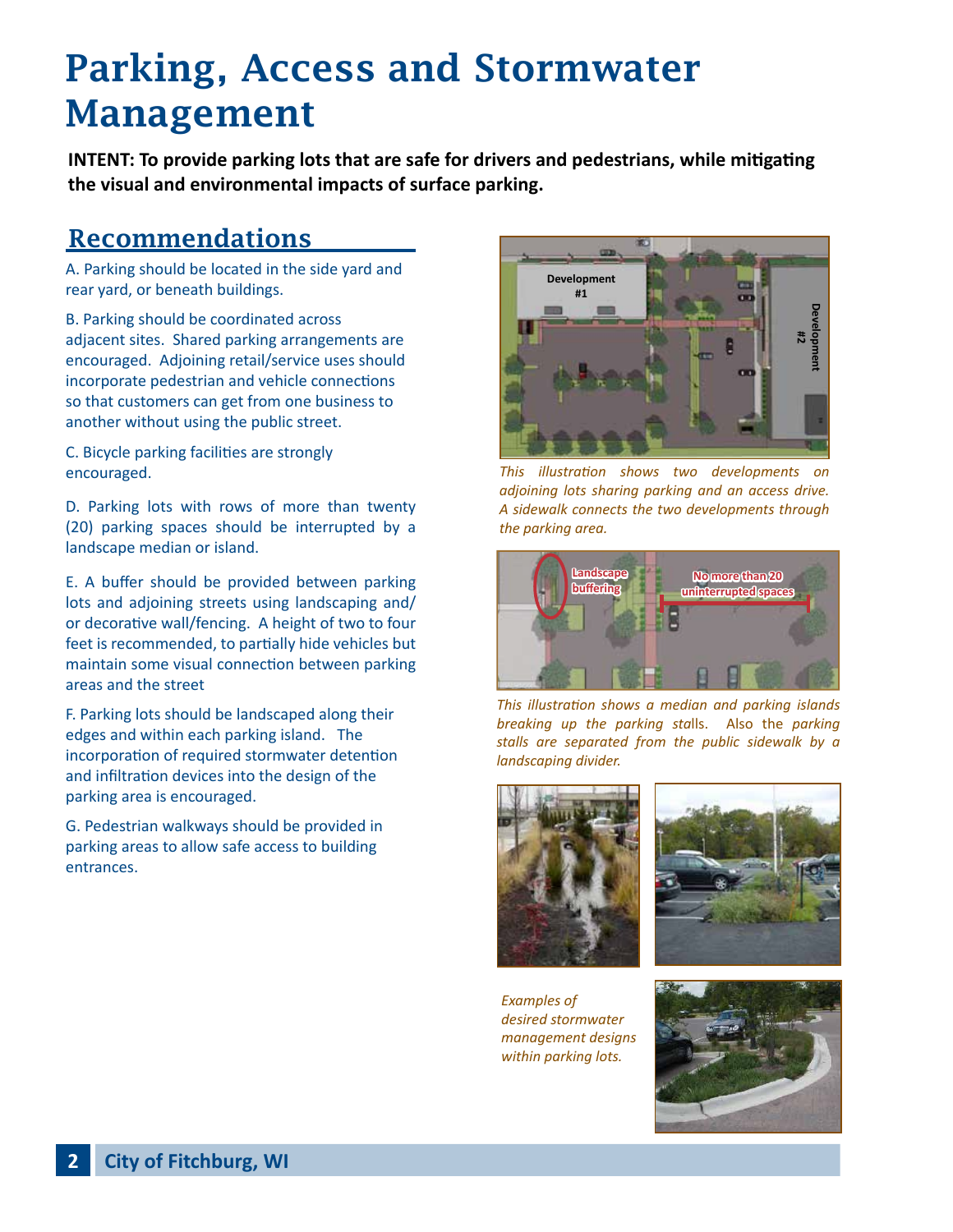# Signage

**INTENT: To promote effective and attractive signage appropriate to an urban area.**



*Examples of preferred signage.* 

### Recommendations

A. Preferred sign types include building-mounted and free-standing monument signs.

B. Site signage should be coordinated with buildings, in color, material, and design.

C. A concealed light source is the preferred method for lighting monument signs. The use of small, well-designed light fixtures is the preferred method for illuminating building mounted signage.

D. Billboards, roof top signs, and pole signs are discouraged.

E. Free standing signs should be coordinated with landscaping and other features to identify site entrances and maintain a strong "edge" along the public street.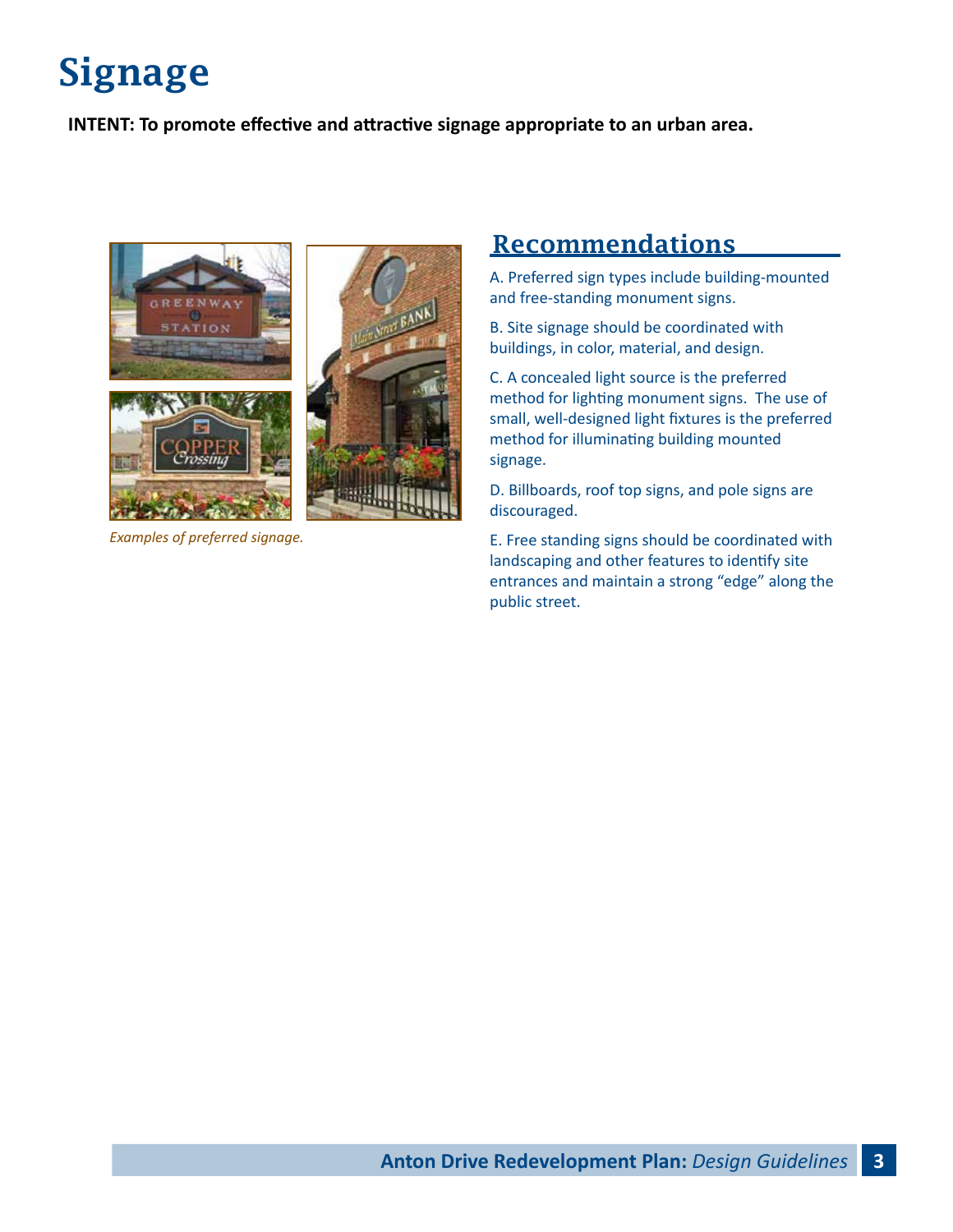# Lighting

**INTENT: To promote effective and attractive exterior lighting that does not produce glare or light pollution.**

### Recommendations

A.. Exterior lights should use "full cutoff" luminaires that light building, parking and walkway surfaces but do not shine outward into the eyes of drivers or neighboring residents.

B. Whenever possible, architectural, landscape and sign lighting should be mounted above the lighted surface and directed toward the ground, to limit light pollution and sky glow.

C. Exterior light fixtures should be coordinated with the overall site and building design.





*Examples of full cutoff fixtures that minimize glare and light pollution*



*An example of a shielded light fixture that cuts down on light trespass.*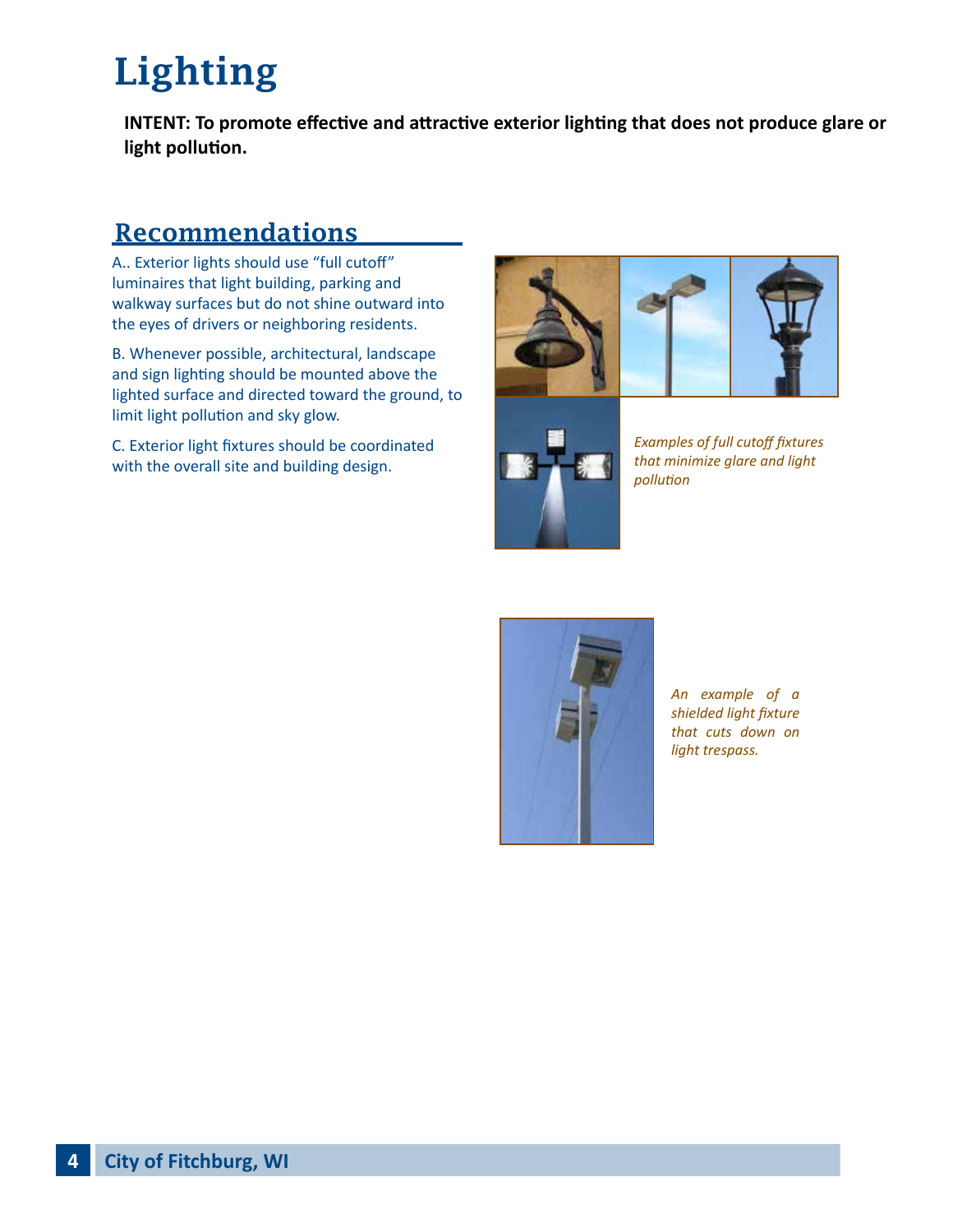## Building Design

**INTENT: To establish urban character, including streets and places that are safe and pleasant for walking.**



*This building has architectural details that break down the facade to human scale and establish vertical proportions along a wide facade.* 



*An example of a well-defined base, body, and cap.*



*This example shows the use of a recessed entry to identify its location, and changes in material and wall plane to break up the side facade.*

#### Recommendations

A. True multi-story buildings are strongly encouraged, especially adjacent to Verona Road, McKee Road, and Fitchrona Road. For one- or two-story buildings, accentuate the building height with elevated roof forms and clerestory designs that add height, preferably in a functional way by enhancing the interior space as well.

B. Pitched roofs should have a slope no less than 5/12. Roof designs should be appropriate to the size of the building; larger buildings should generally have flat roofs with parapet walls. In no case should a new building near Verona Road have a flat roof visible from the highway; this can be avoid with taller buildings or, if necessary, the use of a false roof or extended parapet wall around the out edges of a flat roof to hide the rooftop and any mechanical systems.

C. Vertical proportions are strongly encouraged, and long, undifferentiated walls and rooflines are strongly discouraged. When a building is wider than it is tall, consider the use of varied roof forms, facade projections, window patterns, materials and other architectural features to emphasize vertical proportions.

D. All buildings should establish a base, body and cap. The base and the cap should be clearly distinguishable from the body through changes in color, material, and/or profile.

E. Buildings should have details and proportions along all street and parking lot facades that are scaled to the pedestrian. This can generally be achieved through architectural detailing and the use of windows, awnings, canopies and lighting, especially at the first floor level.

F. All buildings should have clearly-defined and welcoming entrances. The use of awnings, canopies, porticos, covered porches and other techniques to provide shelter outside the doorway are strongly encouraged.